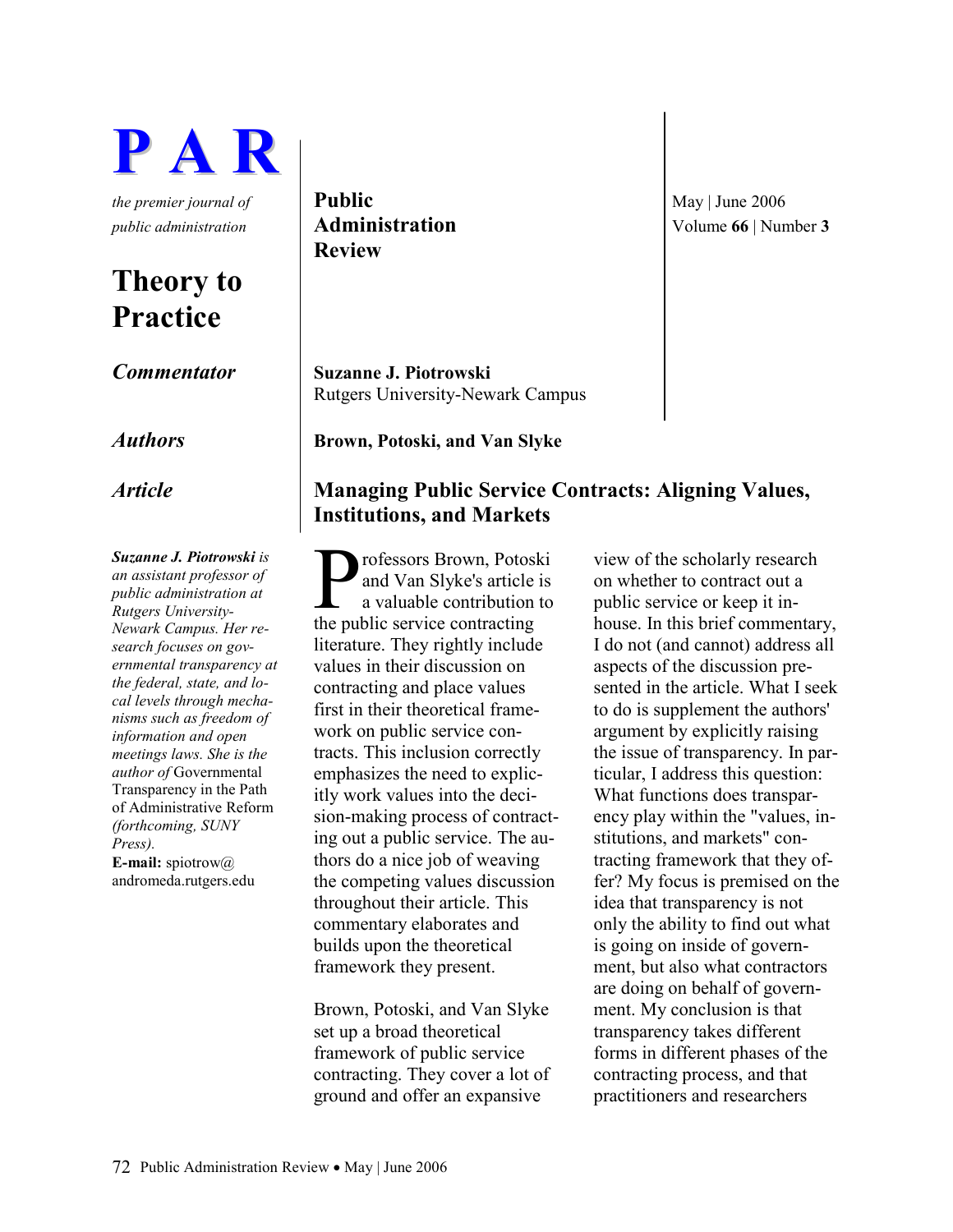who ignore issues relating to it compromise their understanding of the implications of contracting for the public interest at all levels of government.

# A Value Gone Missing?

Transparency, along with competitive bidding and the prevention of conflicts of interest, has been identified as a basic requirement of contracting out to serve the interests of the public (Baar 2001). Moreover, the need for transparency is eminently clear and highlighted by recent examples of waste and abuse of federal contracting dollars following Hurricane Katrina. Yet while Brown, Potoski, and Van Slyke implicitly address access to government contracting issues, they largely ignore the literature on governmental transparency and contractors. The omission is not one of oversight on the part of the authors, but rather due to the dearth of literature to draw upon in the context of the United States. In fact, most work completed in this area is based on non-U.S. or comparative examples (Baar 2001; Cho and Choi 2004; Deng et al. 2003; Magrini 2005; Roberts 2000). Still, both practitioners involved in and researchers studying government contracting ignore transparency at their peril.

## Values and Transparency

Brown, Potoski, and Van Slyke recognize that values do, and should, play a key role in the decision to contract out a public service. They also recognize that values are frequently at odds with one another. The authors argue that, "Public managers operate in a crucible of swirling and often political values: effectiveness, efficiency, accountability, responsiveness, equality of treatment, and service delivery, to name a few." What values should be considered within the public service contract framework? At varying points in the manuscript, the authors

make reference to some of these values. They refer to the public values of innovation, efficiency, and control of service provision. Service delivery values are identified as efficiency, quality, and equity. Equality of treatment is used as an example of a public interest value.

One value not explicitly identified is governmental transparency. Francis Rourke (1960) wrote that "the tradition of disclosure might wither in the shade of administrative evasion or inertia were it not for the continued exercise of outside vigilance" (694). This outside vigilance for access usually is achieved through legal mechanisms such as freedom of information laws to access documents, open public meetings, or whistle blowing. Increasingly, websites are used as a conduit of proactively released government information. Of course, transparency also can be achieved through illegal channels such as leaked information.

Regardless of its source, transparency is a fundamental, though frequently overlooked, value of public administration. As former Supreme Court Justice Louis D. Brandeis (1933) wrote: "Sunlight is the best of disinfectants; electric light the most efficient policeman" (62). While Brandeis was referring to the banking industry, the sentiment also applies to the provision of government services. As such, while frequently overlooked in the past, there is a growing interest in the role of transparency in public administration in general (Cooper 1986; Feinberg 1986, 1997, 2004; Harlan 1986; Relyea 1986, 2003; Roberts and Darbishire 2003), as well as in contracting in particular.

In this regard, PAR readers will find useful a book chapter by Kenneth Baar (2001) entitled, "Open Competition, Transparency, and Impartiality in Local Government Contract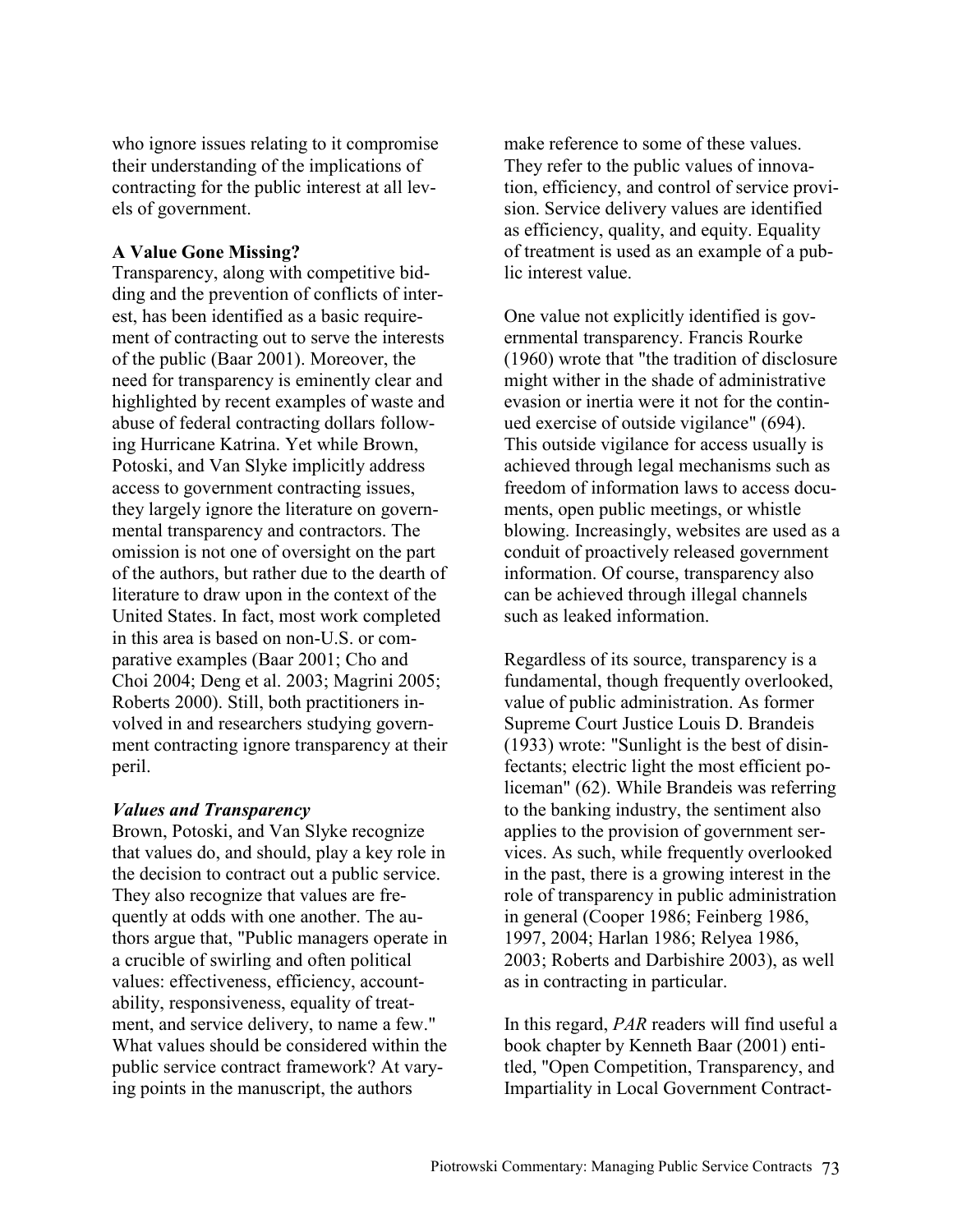ing Out of Public Services." Baar identifies basic issues related to the contracting out of public services in Central and Eastern Europe and compares these examples with Western European and U.S practices. He concludes that:

Without transparency, corruption is more likely and public trust in the fairness of the selection process is eliminated. Furthermore, without transparency, the general public is excluded from the contracting out process. As a result, the potential benefits of independent public review, criticism, and expertise are lost (104).

With this warning in mind, including transparency with other public administration values would be a valuable addition to the values, institutions, and markets framework offered by the authors.

#### Transparency as a Codified Value

Brown, Potoski, and Van Slyke also identify public law and organizational processes as institutions. In many ways, these institutions define the parameters of contracting relationships, with some values "codified through the political process into institutions, public laws, and organizational arrangements…." Indeed, certain aspects of transparency have been codified in this way through freedom of information and open meetings laws. As the authors correctly note, some legal provisions, such as freedom of information and open meetings laws, constrain government managers.

A related point, however, is that freedom of information acts and provisions also can be used to constrain organizations contracting with governments. Importantly, however, this is not always the case. At the U.S. federal level, contractors generally are not covered under the Freedom of Information Act (FOIA). Only in specific circumstances are contractor documents accessible through the federal FOIA. Among the states, there is variation as to which governmental partners are covered under open public records acts (Campbell 2005; Feiser 2000). As a law review article analyzing state laws by Richard Feiser (2000) concludes, "Vigorous public and legal debate over the effect of privatization should continue, lest freedom of information laws develop huge loopholes for governments to jump through in this new millennium" (864). As such, not only do public managers need to consider the pitfalls of contracting when the transparency of contractor records and operations is opaque, but the public administration community needs to think and write more about what the appropriate level of access should be when private entities conduct the public's business.

In this regard, Brown, Potoski, and Van Slyke give nine features that managers typically have discretion to specify within contracts. A level of transparency could be included in the list of possible contract specifications. At the federal level, after all, personal privacy provisions routinely are included in contracts. Freedom of information provisions also could be built into arrangements with entities contracting for public services. Contracts, for example, could require that final products and interim documents be accessible to the public. Transparency also could be built into outcome measures (one of the nine features mentioned) by which contractors are evaluated. Contractors could then be judged on how well they meet transparency-based outcome measures.

## Transparency and Information Flow

The final aspect of the authors' framework is the condition of markets with respect to contracting, with the availability of information a key component of successful markets. Governmental transparency enables the flow of specific kinds of information. It may sur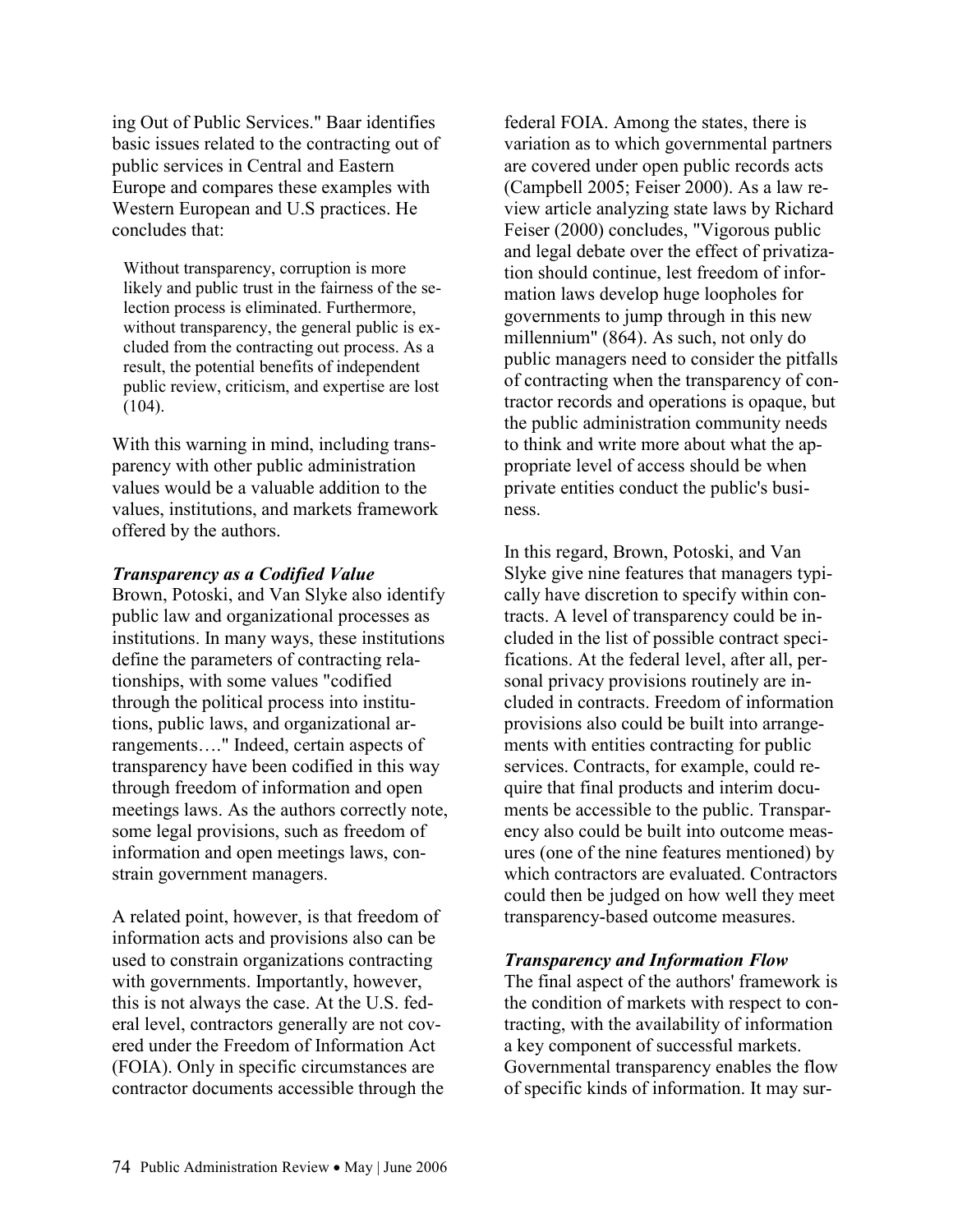prise some PAR readers to know that businesses are one of the top users of open public records acts. More precisely, government contractors request documents on their competitors' pricing information and the contracting process generally. This has long been true at the federal level in the United States and is now true in the United Kingdom with the implementation of that nation's new Freedom of Information Act (Beaumont 2005; Millett 2005).

In an effort to protect some of this information from release, the federal and most state freedom of information acts have provisions limiting the release of proprietary information submitted to governments by companies. Keeping this caveat in mind, transparency in the bidding process is nonetheless thought to lead to a reduction in corruption. Non-bid contracts may serve some purposes, such as expediency, but they do not promote transparency. Consequently, the style, timeliness, and location of proposal requests are important factors for practitioners and scholars to appreciate as they relate to the public's ability to understand the decision to contract out services, and the likelihood that a business will see the proposal and submit a bid. Thus, while transparency most clearly fits within the values and institutional portions of the authors' framework, it is relevant to the service market component as well.

#### **Conclusion**

In sum, Brown, Potoski and Van Slyke offer a valuable contribution to the contracting literature with their public service contracting framework. Their three-pronged structure allows the reader to apply the "values, institutions, and markets" framework to other dimensions of public service contracts as well. Building upon this contract framework, I sought in this commentary to begin a discussion on how transparency is a value that also must be considered and incorporated into

both practice and research on contracting in the U.S. and abroad.

On the practice side, I recommend to PAR readers two case studies where transparency was emphasized to combat corruption in contracting at the local government level. Practitioners may find these cases particularly useful when incorporating greater transparency into their management of public service contracts.

• Transparency in Public e-Procurement: The Italian Perspective. This Organisation of Economic Co-operation and Development publication describes two Italian case studies where the use of online procurement tools led to greater transparency and an increase in competition for public contracts (Magrini 2005).

• E-Government to Combat Corruption: The Case of Seoul Metropolitan Government. This is a case study of the Seoul Metropolitan Government's reform system, Online Procedures Enhancement for civil applications (OPEN). This is a web-based system premised on the notion of openness and was used for all government applications, including those for procurement and contracts (Cho and Choi 2004).

On the research side, there is a need for more study on the intersection of transparency and contracts. One avenue for future research is to identify and analyze programs initiated by U.S. local governments to incorporate greater levels of transparency into the contracting process. Given the dearth of prior research in the U.S. on this topic, detailed case studies would add to our understanding of how transparency provisions work in practice. What we do know, and as my commentary has sought to demonstrate, is that transparency takes on varying forms depending on the stage of the contracting cycle. For example, the steps taken to achieve transparency during the bidding process for a contract differ from the steps